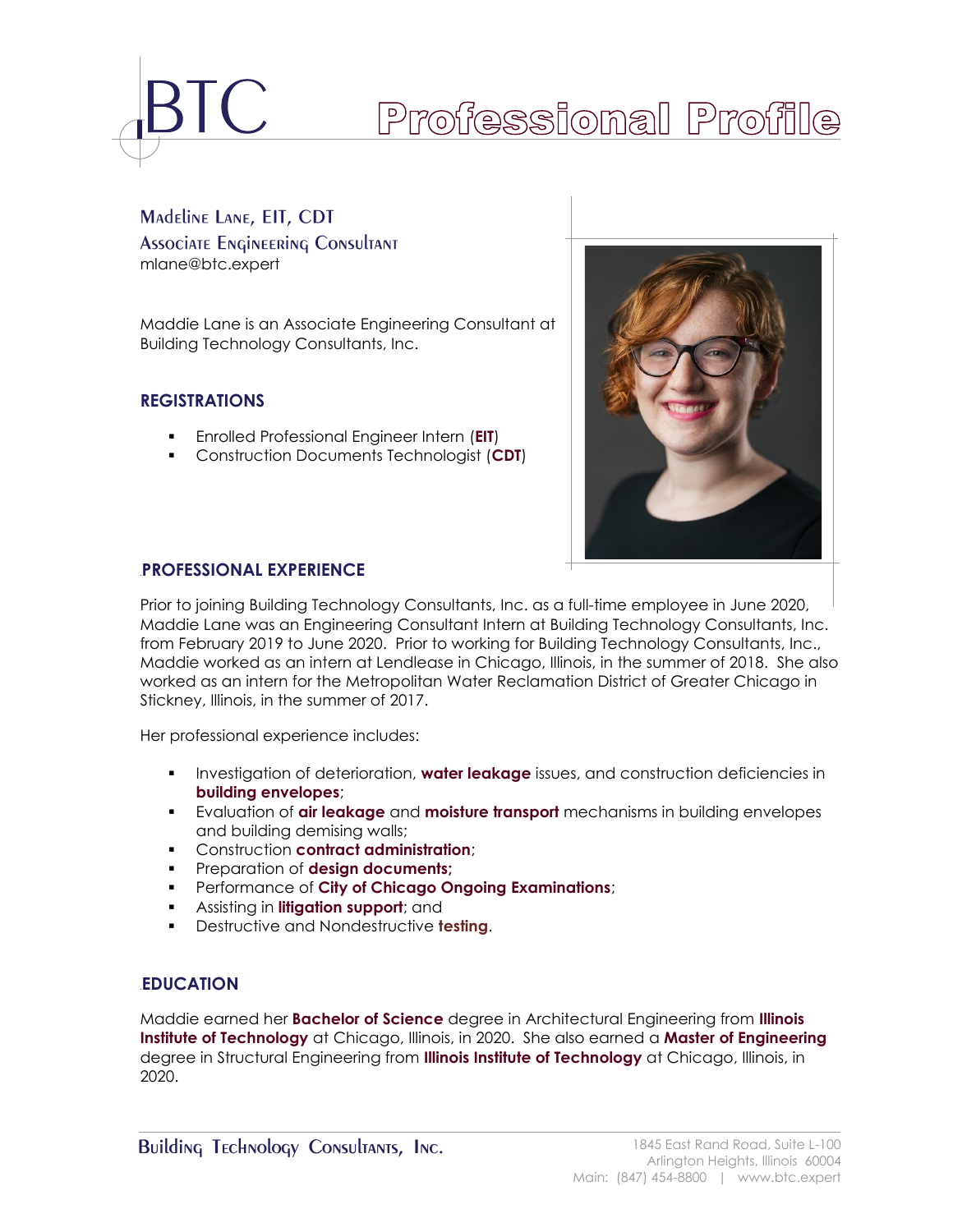# **2BPROFESSIONAL ACTIVITIES**

- Member of International Institute of Building Enclosure Consultants (**IIBEC**)
- Member of **IIBEC-Chicago**

# **PUBLICATIONS**

▪ Farahmandpour, K. and Lane, M. "**Rehabilitation of Michigan Plaza – Testimony to Team Work**" Applicator, Summer 2021

#### **REPRESENTATIVE PROJECTS**

#### **Batavia Public Library** – Batavia, Illinois

Responsible for construction phase services associated with **facade** and **window repairs** for a public library. The facade is composed of brick masonry, cast stone veneer, precast concrete cornice panels, and aluminum-framed windows with decorative aluminum panning. The work included removal of windows for **window flashing repairs** and **through-wall flashing repairs** at lintels, shelf angles, and along the base of masonry walls. Repairs also included **replacement of cracked or deteriorated mortar joints** and **expansion joint sealant**.

#### **Groves of Palatine Condominium Buildings** – Palatine, Illinois

Responsible for assisting in construction phase services associated with **balcony** and **parapet wall repairs** for four 7-story condominium buildings. Each building consists of 56 balconies and a rooftop terrace at each end. During previous facade evaluations, deficiencies in the balcony columns and parapet walls had been observed that presented significant structural integrity concerns. Repairs included **supplemental balcony support columns** at all balconies and brackets within the storage spaces, along with **rebuilding of the terrace parapet walls** and **waterproofing** and **through-wall flashing repairs** at the 2nd floor balconies.

#### **Michigan Avenue Plaza** – Chicago, Illinois

Responsible for assisting in design and construction phase services associated with the design of components related to the **waterproofing system** and **wearing surfaces** of a comprehensive plaza renovation. The plaza is an outdoor space that serves 205 and 225 North Michigan Avenue Buildings and is constructed over occupied spaces below. The work includes **replacing the existing waterproofing system** and **designing a new waterproofing system** for new planters.

#### **SoNo Condominiums** – Chicago, Illinois

Responsible for assisting in the evaluation of reported **water leakage** through the window systems and ceilings of several units at this 28-story residential building constructed in 2008. Several investigative techniques were used to evaluate the source of the water